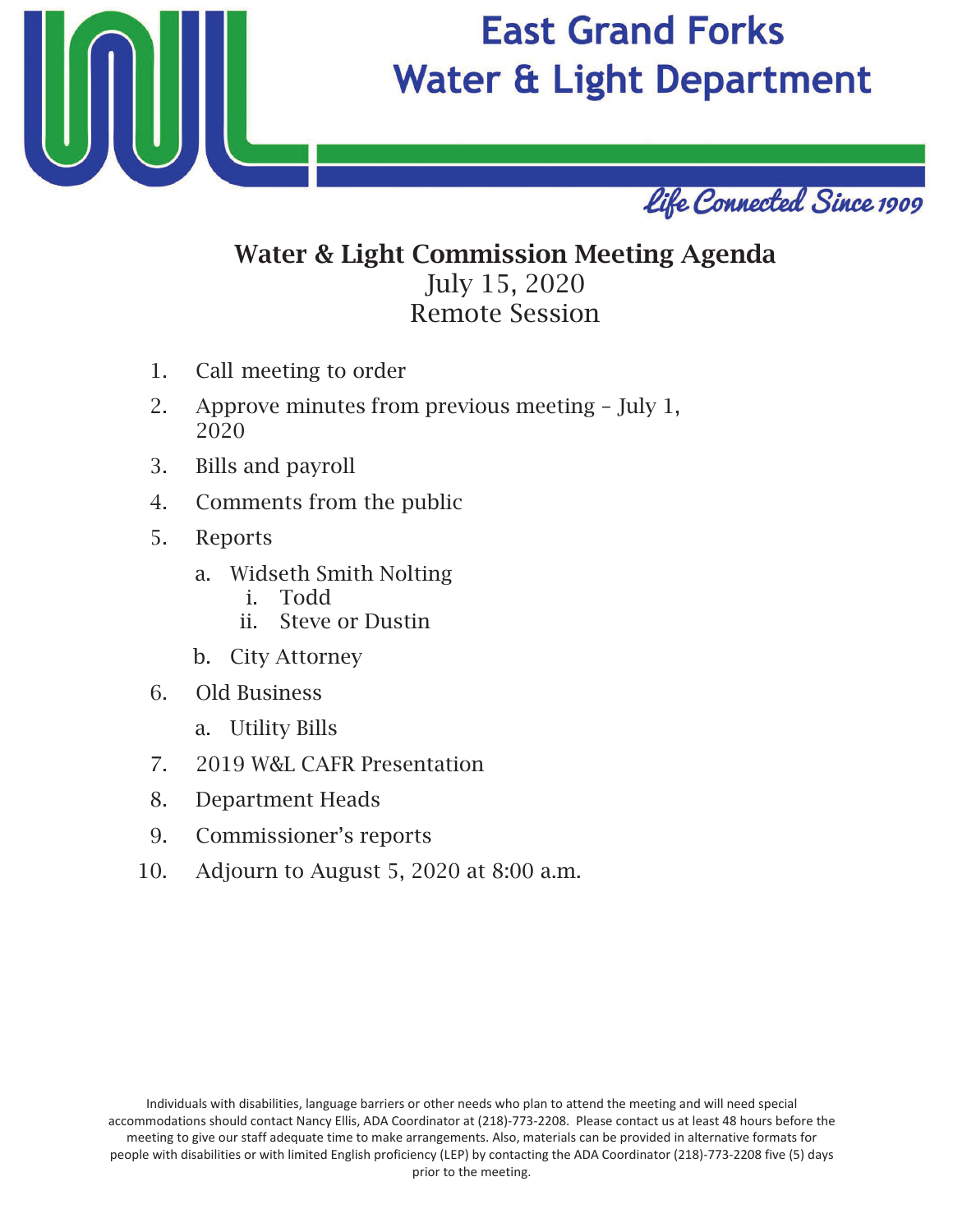Minutes of the regular meeting of the Water, Light, Power and Building Commission of the City of East Grand Forks, Minnesota on July 1, 2020 at 8:00 a.m held remotely due to the COVID 19 virus pandemic and pursuant to MN Statutes 13D.02, 13D.021 and 13D.04. Present: Quirk, Grinde, Beauchamp, DeMers Absent: None

Also present: Keith Mykleseth, Ron Galstad, Brian Johnson, Jeff Olson, Steve Emery, Todd Forster, Brianna Feil, Kevin Hatcher, Corey Thompson and Karla Anderson.

It was moved by Commissioner Grinde seconded by Commissioner Beauchamp that the minutes of the previous regular meeting of June 17, 2020 be approved as read. Voting Aye: Quirk, Grinde, Beauchamp, DeMers Voting Nay: None

It was moved by Commissioner Grinde seconded by Commissioner Beauchamp to authorize the Secretary to issue payment of the recommended bills and payroll in the amount of \$334,374.76. Voting Aye: Quirk, Grinde, Beauchamp, DeMers Voting Nay: None

It was moved by Commissioner Beauchamp seconded by Commissioner Grinde to approve to declare old electric meters as surplus. Voting Aye: Quirk, Grinde, Beauchamp, DeMers

Voting Nay: None

It was moved by Commissioner Grinde seconded by Commissioner Beauchamp to approve purchasing a water bottle filling station for the East Grand Forks Police Department in the amount of \$1,711 with any additional costs and installation being the responsibility of the EGF Police Department. Voting Aye: Quirk, Grinde, Beauchamp, DeMers Voting Nay: None

It was moved by Commissioner Beauchamp seconded by Commissioner Grinde to approve requesting the Civil Service to begin the hiring process for a Lineman position at the DSC. Voting Aye: Quirk, Grinde, Beauchamp, DeMers Voting Nay: None

It was moved by Commissioner Beauchamp seconded by Commissioner Grinde to adjourn at 8:40 a.m. to the next regular meeting on July 15, 2020 at 8:00 am to be held remotely due to the COVID 19 virus and pursuant to MN Statutes 13D.02, 13D.021 and 13D.04. Voting Aye: Grinde, Beauchamp, DeMers, Quirk Voting Nay: None

> Lori Maloney **Secretary**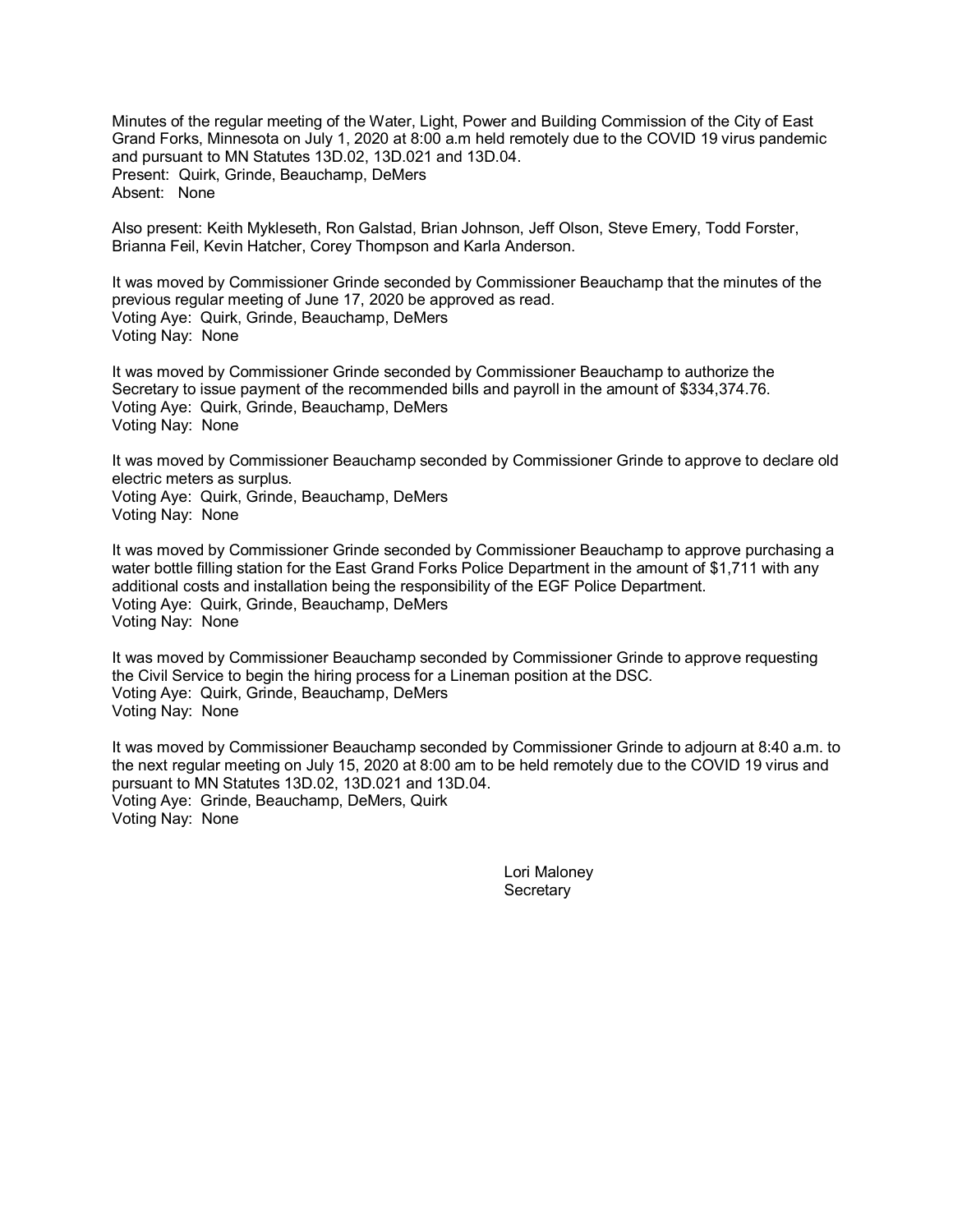### Accounts Payable

Check Register Totals Only

User: khatcher

Printed: 7/8/2020 - 3:55 PM



**City of East Grand Forks** P. O. Box 373 East Grand Forks, MN 56721 (218) 773-2483

| <b>Check</b> | Date       | <b>Vendor No</b> | <b>Vendor Name</b>                 | <b>Amount</b> | <b>Voucher</b> |
|--------------|------------|------------------|------------------------------------|---------------|----------------|
| 515846       | 07/08/2020 | <b>HAL500</b>    | Halstad Telephone Company          | 1,461.47      | $\overline{0}$ |
| 515847       | 07/08/2020 | <b>MMP501</b>    | MMPA c/o Avant Energy              | 234,887.68    | $\mathbf{0}$   |
| 515848       | 07/08/2020 | <b>VER500</b>    | Verizon Wireless                   | 278.23        | $\mathbf{0}$   |
| 515849       | 07/08/2020 | WID501           | Widseth Smith Nolting & Assoc Inc. | 38,391.54     | $\mathbf{0}$   |
|              |            |                  | Check Total:                       | 275,018.92    |                |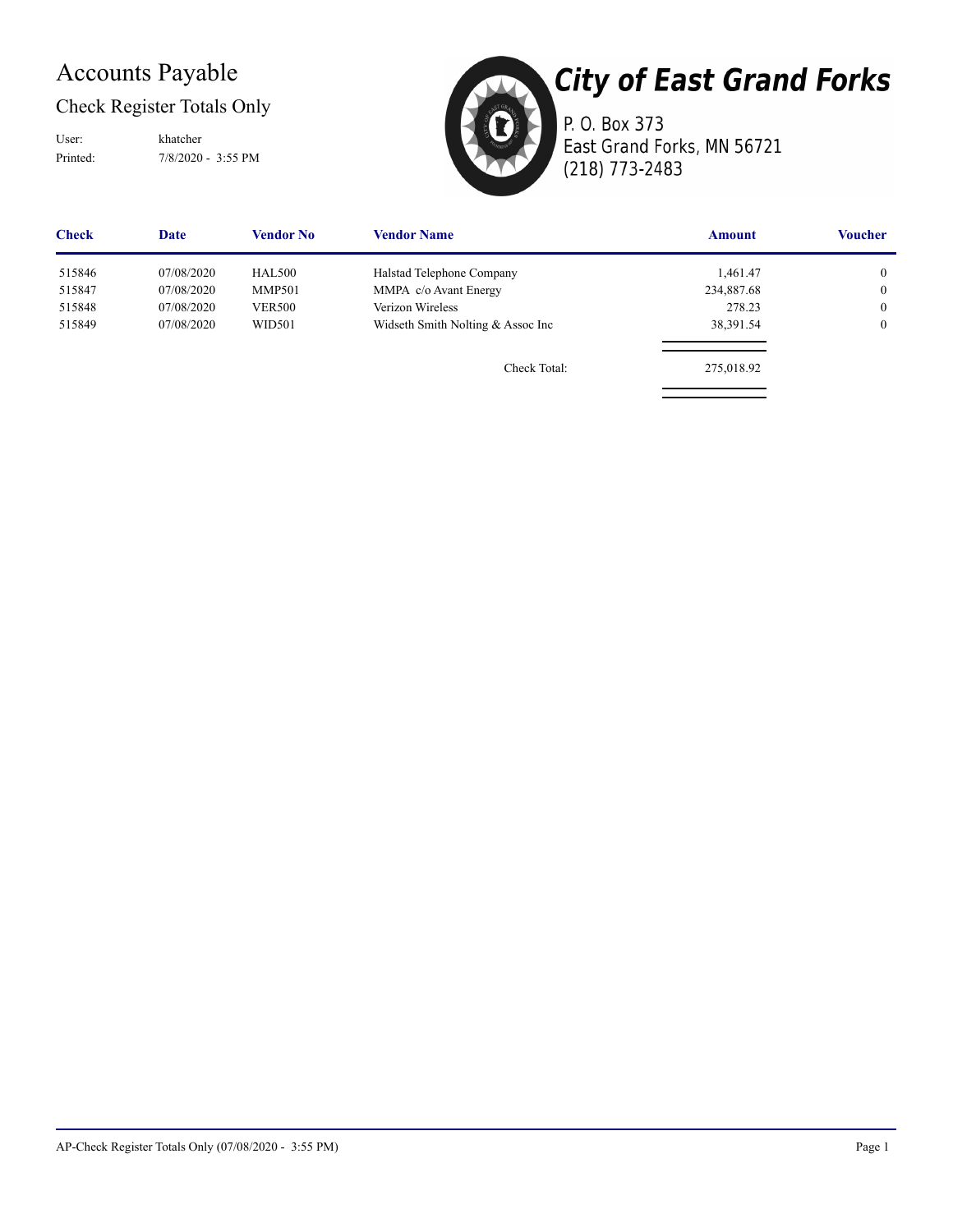### Accounts Payable

#### Check Register Totals Only

Printed: 7/13/2020 - 1:35 PM User: khatcher



P. O. Box 373 East Grand Forks, MN 56721 (218) 773-2483

| Check  | Date       | <b>Vendor No</b> | <b>Vendor Name</b>                   | <b>Amount</b> | <b>Voucher</b>   |
|--------|------------|------------------|--------------------------------------|---------------|------------------|
| 515850 | 07/15/2020 | ALT501           | Altec Industries Inc.                | 3,229.85      | $\boldsymbol{0}$ |
| 515851 | 07/15/2020 | <b>AME501</b>    | AmeriPride Services Inc              | 190.55        | $\boldsymbol{0}$ |
| 515852 | 07/15/2020 | <b>AND502</b>    | Robert Anderson                      | 3,934.00      | $\boldsymbol{0}$ |
| 515853 | 07/15/2020 | UB*01089         | LouAnn M & Eric R Baird              | 127.91        | $\boldsymbol{0}$ |
| 515854 | 07/15/2020 | <b>BOR501</b>    | Border States Electric Supply        | 828.44        | $\boldsymbol{0}$ |
| 515855 | 07/15/2020 | <b>CAN501</b>    | Cannon Technologies Inc              | 17,367.27     | $\boldsymbol{0}$ |
| 515856 | 07/15/2020 | <b>CAR505</b>    | Cariveau Concrete Construction       | 1,700.00      | $\mathbf{0}$     |
| 515857 | 07/15/2020 | UB*01086         | Fadumo Diriye                        | 19.60         | $\boldsymbol{0}$ |
| 515858 | 07/15/2020 | <b>EGF501</b>    | <b>EGF City</b>                      | 473,395.93    | $\boldsymbol{0}$ |
| 515859 | 07/15/2020 | <b>ELE501</b>    | Electric Pump                        | 1,101.50      | $\boldsymbol{0}$ |
| 515860 | 07/15/2020 | <b>EXP501</b>    | Exponent                             | 568.90        | $\boldsymbol{0}$ |
| 515861 | 07/15/2020 | <b>FAS501</b>    | Fastenal Company                     | 371.02        | $\boldsymbol{0}$ |
| 515862 | 07/15/2020 | <b>FJE560</b>    | Dan Fjestad                          | 500.00        | $\boldsymbol{0}$ |
| 515863 | 07/15/2020 | <b>GAL501</b>    | Galstad Jensen & McCann PA           | 4,387.50      | $\boldsymbol{0}$ |
| 515864 | 07/15/2020 | <b>GOP501</b>    | Gopher State One-Call                | 191.70        | $\boldsymbol{0}$ |
| 515865 | 07/15/2020 | <b>GRA507</b>    | Grainger                             | 1,297.44      | $\boldsymbol{0}$ |
| 515866 | 07/15/2020 | <b>GRA505</b>    | Graymont (WI) LLC                    | 6,484.65      | $\boldsymbol{0}$ |
| 515867 | 07/15/2020 | <b>HAR501</b>    | Hardware Hank                        | 177.05        | $\boldsymbol{0}$ |
| 515868 | 07/15/2020 | <b>HAW501</b>    | Hawkins Inc                          | 655.32        | $\boldsymbol{0}$ |
| 515869 | 07/15/2020 | <b>HUG501</b>    | Hugo's #5                            | 67.86         | $\mathbf{0}$     |
| 515870 | 07/15/2020 | <b>INT503</b>    | Integrated Process Solutions Inc     | 2,489.50      | $\boldsymbol{0}$ |
| 515871 | 07/15/2020 | UB*01091         | Jaden A Kiesow                       | 75.08         | $\boldsymbol{0}$ |
| 515872 | 07/15/2020 | UB*01087         | Cameron D Landenberger               | 159.70        | $\mathbf{0}$     |
| 515873 | 07/15/2020 | <b>MID501</b>    | Midcontinent Communications          | 250.00        | $\boldsymbol{0}$ |
| 515874 | 07/15/2020 | <b>MMT501</b>    | <b>MMTG</b>                          | 1,900.50      | $\boldsymbol{0}$ |
| 515875 | 07/15/2020 | <b>MMU501</b>    | MN Municipal Utilities Assoc         | 5,193.75      | $\boldsymbol{0}$ |
| 515876 | 07/15/2020 | <b>AUT560</b>    | Ryan Mullen                          | 1,020.00      | $\mathbf{0}$     |
| 515877 | 07/15/2020 | <b>NOR507</b>    | Northdale Oil                        | 91.97         | $\boldsymbol{0}$ |
| 515878 | 07/15/2020 | <b>PIT504</b>    | <b>Pitney Bowes</b>                  | 741.00        | $\mathbf{0}$     |
| 515879 | 07/15/2020 | <b>SAN501</b>    | Sanford Health Occupational Medicine | 25.00         | $\boldsymbol{0}$ |
| 515880 | 07/15/2020 | UB*01085         | <b>Brittany Silveria</b>             | 50.72         | $\mathbf{0}$     |
| 515881 | 07/15/2020 | <b>STU501</b>    | Stuart C Irby Co                     | 24,698.99     | $\boldsymbol{0}$ |
| 515882 | 07/15/2020 | <b>SUN500</b>    | Sun Dot Communications, LLC          | 89.99         | $\boldsymbol{0}$ |
| 515883 | 07/15/2020 | UB*01088         | Austin W Thompson                    | 127.17        | $\boldsymbol{0}$ |
| 515884 | 07/15/2020 | <b>TKE501</b>    | Thyssenkrupp Elevator Corp           | 562.86        | $\mathbf{0}$     |
| 515885 | 07/15/2020 | <b>VIK502</b>    | Viking Painting LLC                  | 126,900.00    | $\mathbf{0}$     |
| 515886 | 07/15/2020 | UB*01090         | Taylor P Voytilla                    | 101.18        | $\boldsymbol{0}$ |
| 515887 | 07/15/2020 | <b>WAT501</b>    | Water & Light Department             | 12,354.74     | $\boldsymbol{0}$ |
| 515888 | 07/15/2020 | <b>XCE502</b>    | Xcel Energy                          | 4,483.90      | $\boldsymbol{0}$ |
|        |            |                  |                                      |               |                  |

Check Total: 697,912.54